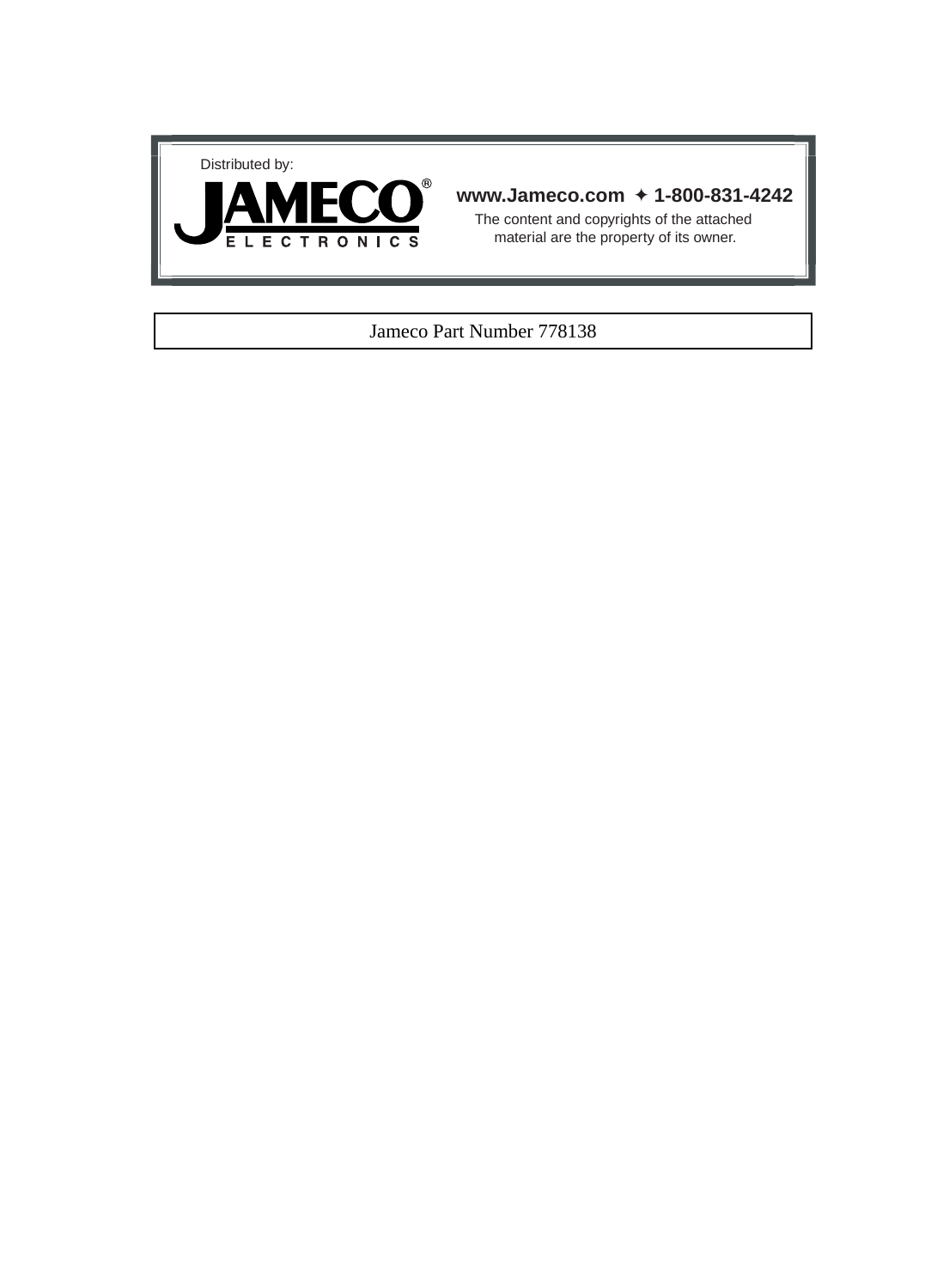

# **Series 194/195 DIP Technical Data**

## **Side Actuated, Through Hole DIP Switches**

## **Features**

## **Optimized Mechanical Features**

- Enclosed actuators shield contacts from foreign particles throughout life of switch
- Standard 2.54mm (.100") x 7.62mm (.300") DIP center

## **Optimized Contact System**

- Contact wiping action on make and break
- Integral terminal and contact locked into thermoset base
- Lock-over-center design provides positive detent action
- Optimized, active contact design incorporating a dimple-
- to-flat surface wiping interface with high contact force

### **Materials**

- All UL 94V-0 plastics used
- Series 194 gold plated, copper alloy contacts and solder coated terminals
- Series 195 tin plated, copper alloy contacts and solder coated terminals
- RoHS compliant



**Series 194 – Premium Programmable DIP switch Series 195 – Economical Programmable DIP switch** 

## **Electrical and Mechanical Specifications**

## **Switch Function**

SPST-2 through 10 positions

## **Switch Contact Resistance**

| Switch Series | Initial, max. | End of life, max. |
|---------------|---------------|-------------------|
| 194           | 50 milliohms  | 100 millohms      |
| 195           | 100 milliohms | 500 millohms      |

#### **Insulation Resistance**

1,000 megohms minimum across open switch 1,000 megohms minimum between adjacent closed switches

## **Dielectric Strength**

500 VAC minimum for 1 minute between adjacent switches

## **Nonswitching Rating**

100 mA or 50 VDC maximum

## **Switch Capacitance**

5.0 pF maximum between adjacent switches

#### **Operating Temperature**

 $-40^{\circ}$ C to  $+85^{\circ}$ C

## **Actuation Life**

Series 194 – 7,000 cycles switching 50 mA @ 24VDC Series 195 – 2,000 cycles switching 50 mA @ 24VDC

## **Allowable Solder Time**

Up to 5 seconds with 260°C

## **Vibration**

Per MIL-STD-202F, method 204D, condition B (.06" or 15G'S between 10 HZ to 2K HZ) with no contact inconsistencies

#### **Shock**

Per MIL-STD-202F, method 213B, condition A (25G'S) with no contact inconsistencies

## **Sealing**

Standard bottom epoxy seal Optional top tape seal

## **Marking**

Special side or top marking available-consult CTS

#### **Packaging**

Standard : Anti-Static tube packaging